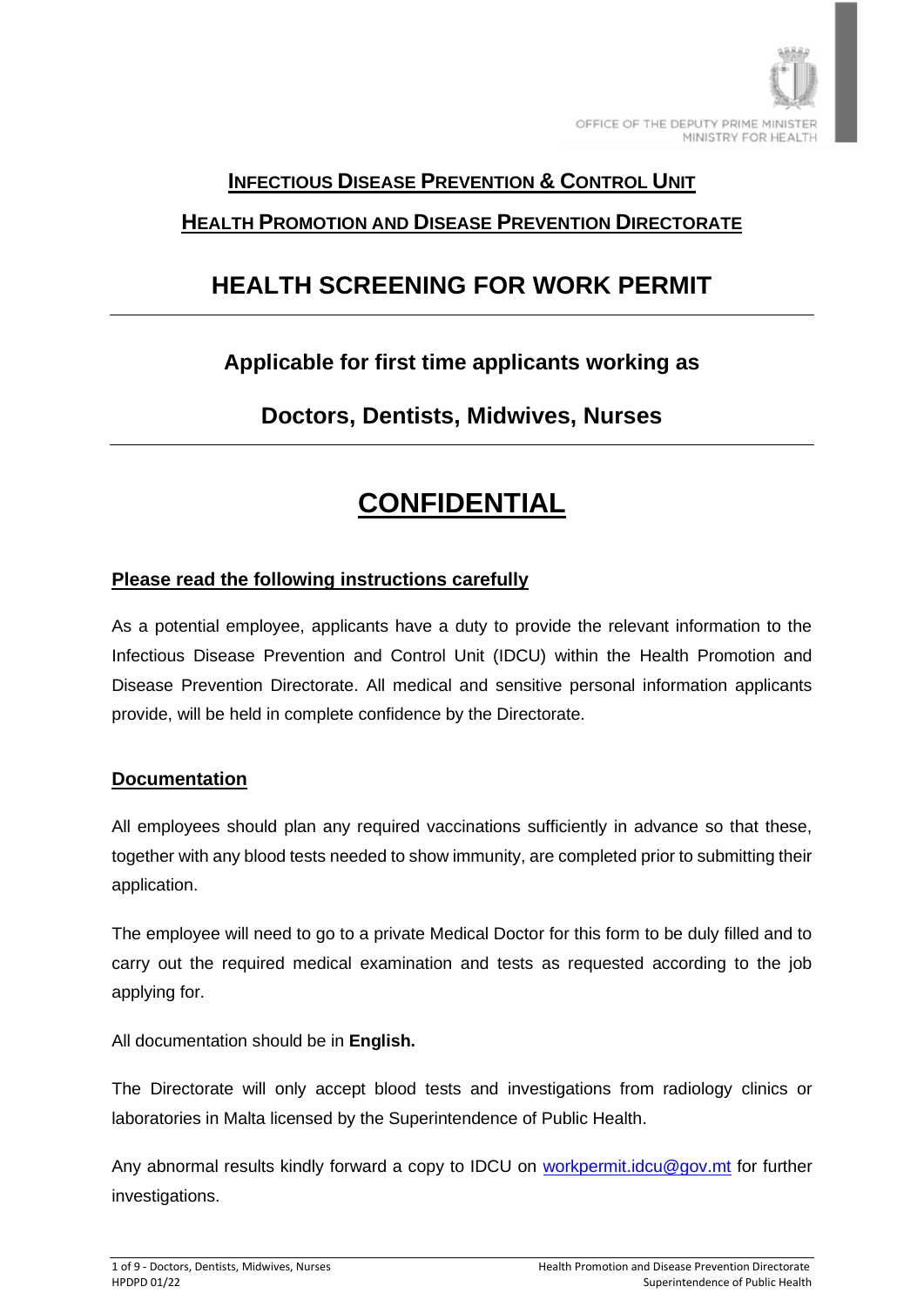# Section A: PERSONAL INFORMATION

| 1. Job applying for: ______ |                                                                            |                         |                           |  |
|-----------------------------|----------------------------------------------------------------------------|-------------------------|---------------------------|--|
|                             | 1 <sup>st</sup> time application                                           | Change of job<br>$\Box$ | $\Box$ Change of employer |  |
|                             | 2. What year did you start working in Malta?____                           |                         |                           |  |
|                             | 3. Details of Employee:                                                    |                         |                           |  |
|                             | Surname (as it appears on passport):                                       |                         |                           |  |
|                             | Name (as it appears on passport):                                          |                         |                           |  |
|                             | Gender:                                                                    |                         |                           |  |
|                             | Date of Birth:<br>Day:                                                     | Month:                  | Year:                     |  |
|                             | Place of Birth:                                                            |                         |                           |  |
|                             | Nationality:                                                               |                         |                           |  |
|                             | ID/Passport Number:                                                        |                         |                           |  |
| Address in Malta:           |                                                                            |                         |                           |  |
|                             |                                                                            |                         |                           |  |
|                             |                                                                            |                         |                           |  |
|                             | Mobile:                                                                    |                         |                           |  |
|                             |                                                                            |                         |                           |  |
|                             | Email:                                                                     |                         |                           |  |
|                             | List all the countries you have lived in for a period of 6 months or more: |                         |                           |  |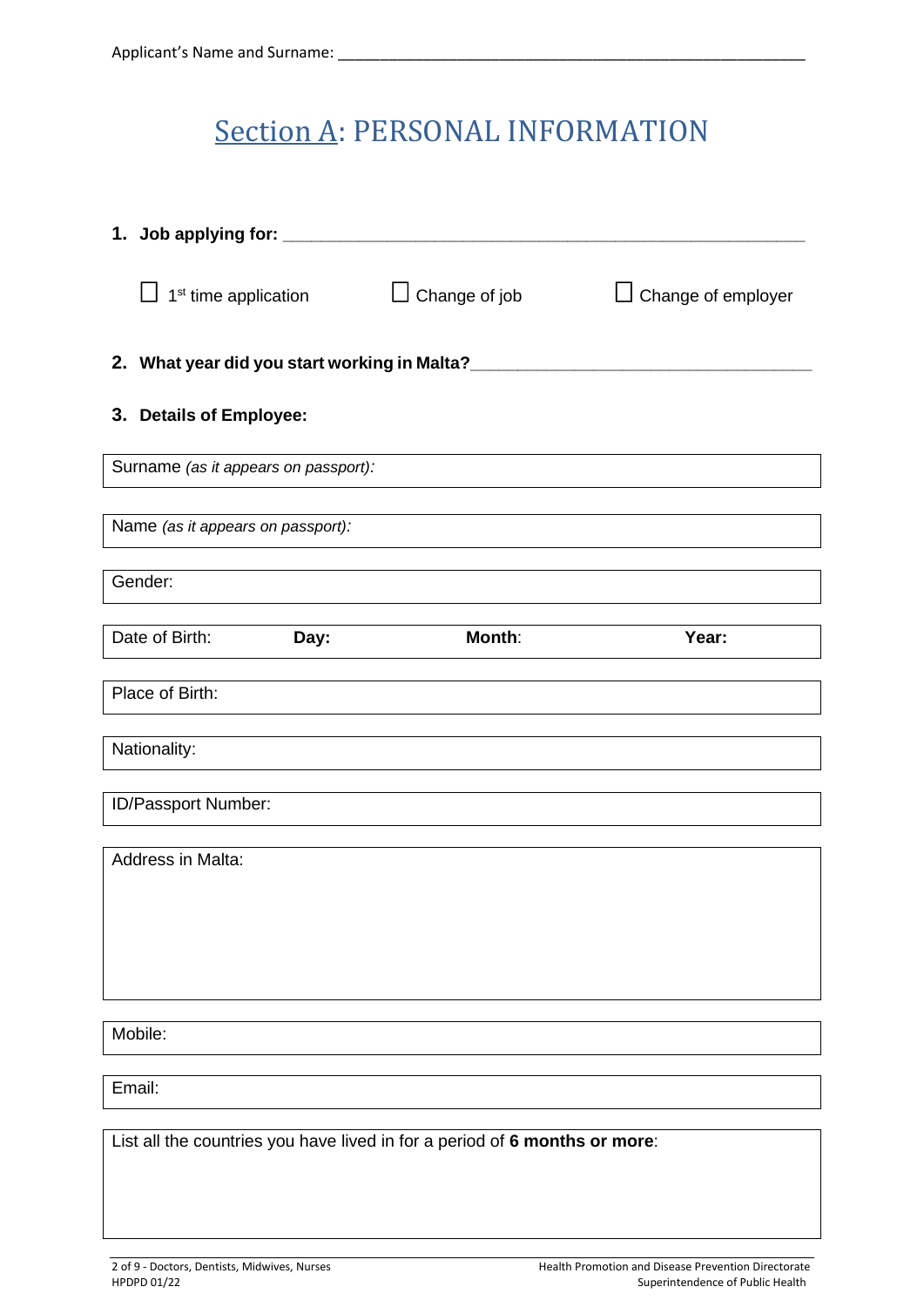Job applying for:

Maltese Registration Number with relevant Council:

*(To attach proof of Maltese Registration Certificate with relevant Council)*

#### **4. Details of Employer:**

Name of Employer:

Name of company (*if applicable*):

Email:

Mobile/Telephone:

Address:

**I hereby declare that the information given in this application is true to the best of my knowledge.**

**Applicant's Signature Employer's Signature** 

**Date: \_\_\_\_\_\_\_\_\_\_\_\_\_\_\_\_\_\_ ID number: \_\_\_\_\_\_\_\_\_\_\_\_\_\_\_\_**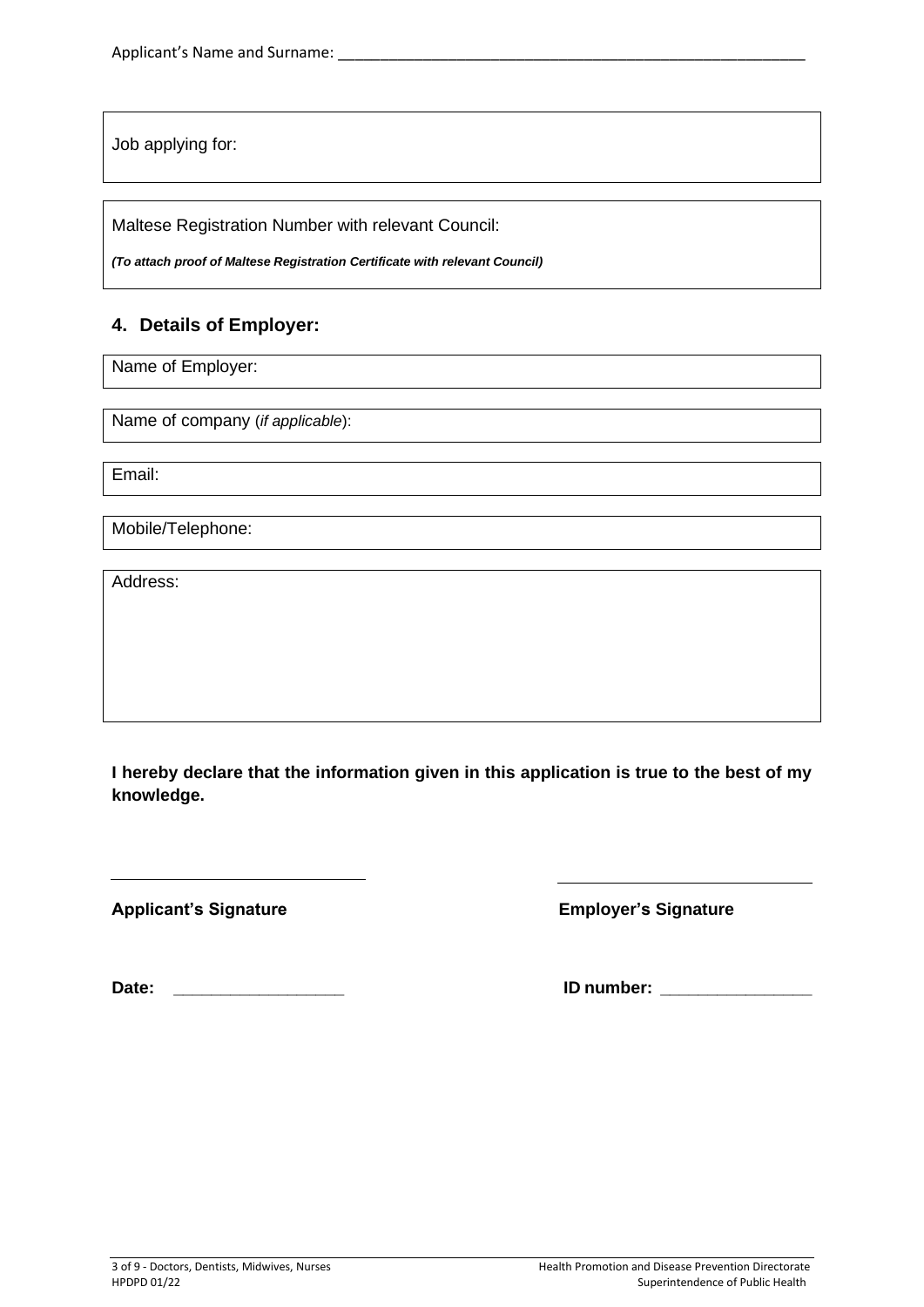# Section B: HEALTH SCREENING

### **To be completed by the private Medical Doctor**

It is important that applicants are screened for relevant infectious diseases prior to their initiation of employment.

# 1. Chest X-Ray

### **To be done locally in the PRIVATE SECTOR by some applicants**

- Applicants who were born or who have lived for 6 months or more in a country reported as [High Risk for TB](https://deputyprimeminister.gov.mt/en/health-promotion/idpcu/Documents/HIGH%20RISK%20TUBERCULOSIS%20COUNTRY%20LIST.pdf) need to take a chest x-ray.
- Chest x-rays need to be taken within the **last 6 weeks** from the date of the application form.
- Applicants who are **changing job or employer**, can present their previous chest x-ray if this was taken within the past year. If the chest x-ray was taken more than 1 year ago, a repeat of chest x-ray is required.
- Important to fill in the date when chest x-ray was taken.
- If results show any **abnormalities**, please send a copy of the report with the application form.

| <b>Requirement</b>                                                                                                                                                      | <b>Results submitted</b><br>(Tick as Applicable) | Date taken |
|-------------------------------------------------------------------------------------------------------------------------------------------------------------------------|--------------------------------------------------|------------|
| <b>CHEST X-RAY</b>                                                                                                                                                      | <b>CXR Normal</b>                                |            |
| *<br>For applicants who are born or have spent 6 months or<br>more in a country reported as High Risk for TB <sup>*</sup> by the<br>World Health Organisation (Annex A) | CXR Abnormal                                     |            |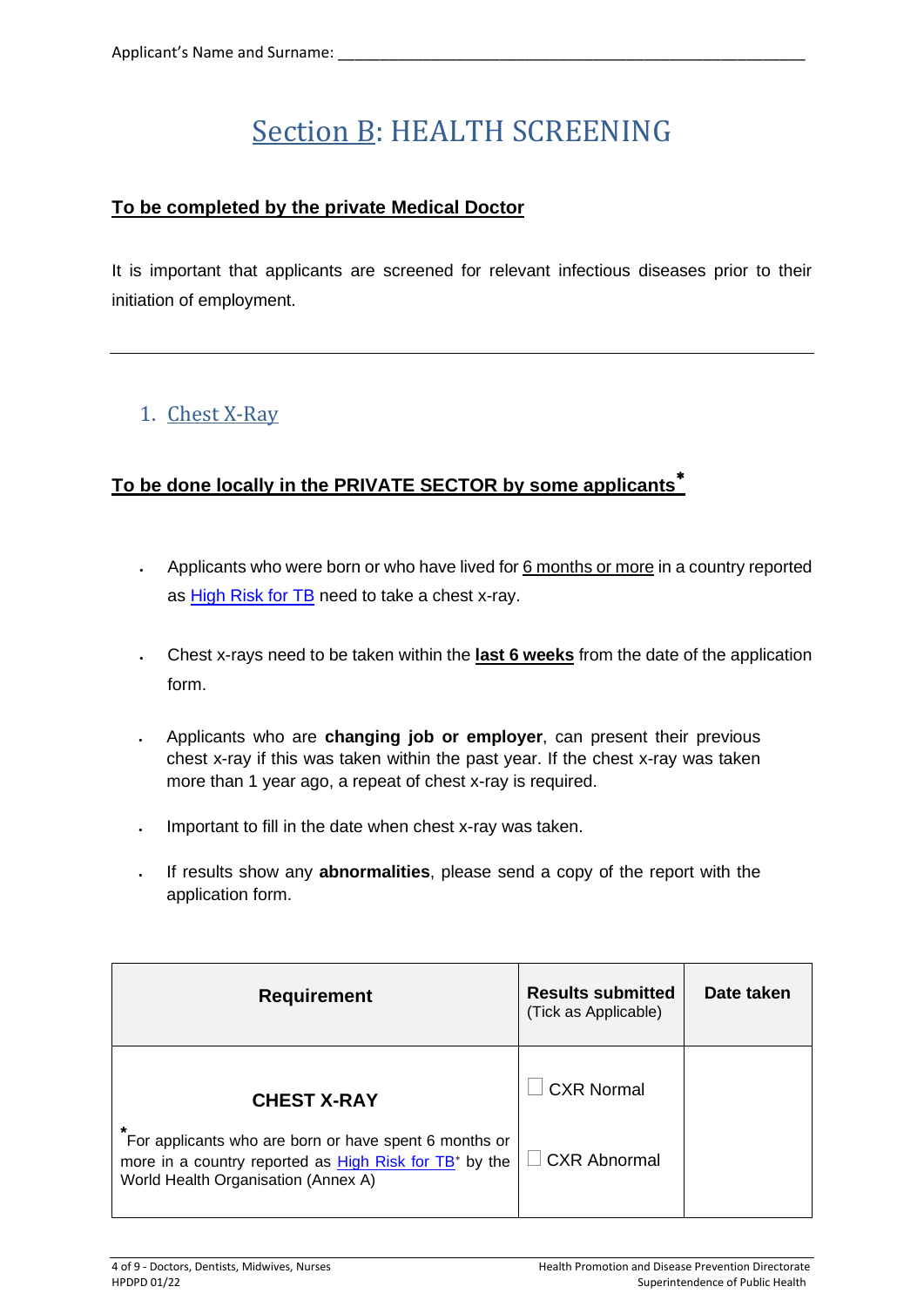- 2. Vaccines and Blood Investigations
- Important to state duly complete the form, including dates for health screening investigations and batch number of vaccinations.
- **Hepatitis B antigen test (HBsAg)** needs to be taken immediately prior to initiating Hepatitis B vaccination schedule.
- Only follow the below-listed **vaccination schedule**.

| <b>Health Screening</b>                                                     | <b>Results</b><br>(tick as applicable)                    | Date taken                                                                  |                   |
|-----------------------------------------------------------------------------|-----------------------------------------------------------|-----------------------------------------------------------------------------|-------------------|
|                                                                             | <b>TUBERCULOSIS</b>                                       |                                                                             |                   |
| <b>Interferon-Gamma TB test</b>                                             | Negative test                                             |                                                                             | DATE              |
|                                                                             | Positive test                                             |                                                                             |                   |
|                                                                             | <b>HEPATITIS B</b>                                        |                                                                             |                   |
| 1. Hepatitis B Surface                                                      | HBsAg negative                                            |                                                                             | DATE              |
| Antigen (HBsAg)                                                             | <b>HBsAg positive</b>                                     |                                                                             |                   |
| 2. Hepatitis B vaccination:                                                 | <b>Dosing schedule</b>                                    | <b>Accelerated schedule</b>                                                 | DATES & BATCH NO. |
| A. TWINRIX VACCINE<br>(Hepatitis A & B)                                     | 0 months<br>1 month<br>6 months                           | 0 days<br>7 days<br>21 days<br>1 year<br>$\Box$                             |                   |
| <u>OR</u><br>B. ENGERIX<br>(Hepatitis B)                                    | <b>Dosing schedule</b><br>0 months<br>1 month<br>6 months | <b>Accelerated schedule</b><br>0 days<br>7 days<br>21 days<br>$\Box$ 1 year | DATES & BATCH NO. |
| 3. Hepatitis B antibody -<br>(anti-HBs)                                     | anti-HBs greater than 10mlU/ml                            |                                                                             | Date              |
| (Test to be taken only if Hepatitis B<br>vaccination record is unavailable) | anti-HBs less than 10mlU/ml*                              |                                                                             |                   |

If anti-HBs is **less than 10mIU/ml**, applicant needs to start Hepatitis B vaccination schedule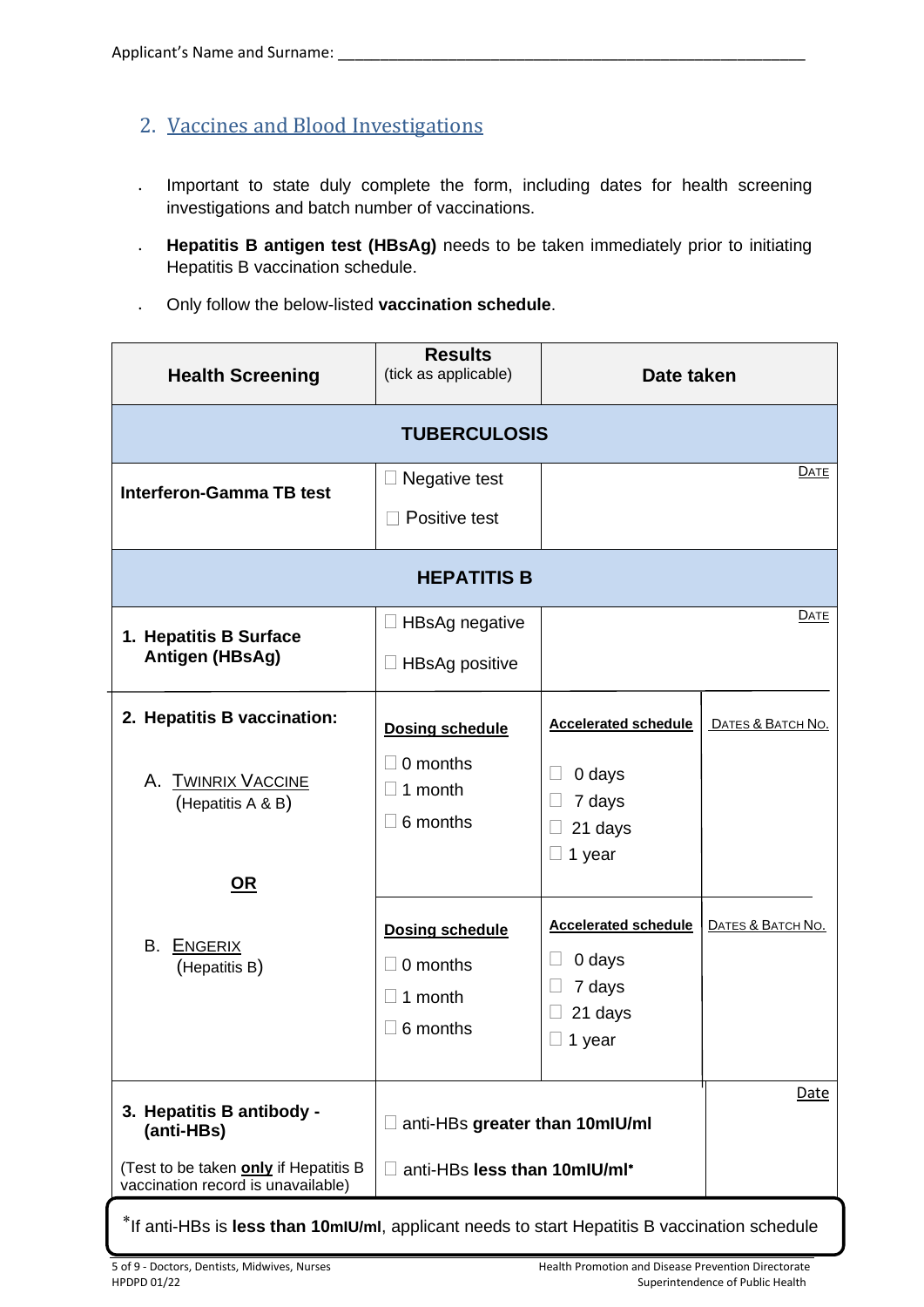| <b>HEPATITIS C</b>                                                                                           |                                                   |                           |
|--------------------------------------------------------------------------------------------------------------|---------------------------------------------------|---------------------------|
| <b>Hepatitis C antibody result (HCV)</b>                                                                     | Negative test<br>Positive test                    | DATE:                     |
| <b>HUMAN IMMUNODEFICIENCY VIRUS (HIV)</b>                                                                    |                                                   |                           |
| <b>HIV antibody (HIV) result</b>                                                                             | Negative test<br>$\Box$ Positive test             | DATE:                     |
| <b>MEASLES</b>                                                                                               |                                                   |                           |
| <b>Documented vaccination</b><br>$(2$ doses)<br><u>OR</u>                                                    | 0 weeks<br>8 weeks                                | DATES & BATCH NO.         |
| Measles Antibody titre result (IgG measles)*                                                                 | Positive test<br>Negative test                    |                           |
| *If IgG measles result is NEGATIVE to give measles vaccine - Priorix                                         |                                                   |                           |
|                                                                                                              |                                                   |                           |
|                                                                                                              | <b>POLIO</b>                                      |                           |
| 1. Documented vaccination                                                                                    | $\Box$ Records available<br>Records unavailable** | DATES:                    |
| ** If records are unavailable, to give 1 (one) dose of Polio vaccine                                         |                                                   |                           |
| 2. Vaccination administered                                                                                  | <b>IPV Boostrix</b>                               | <b>AFFIX STICKER HERE</b> |
| <u><b>IMPORTANT:</b></u>                                                                                     | $\Box$ Repevax (Sanofi)                           |                           |
| Only 1 (one) dose of the mentioned<br>vaccines is to be administered and will<br>be approved for processing. | <b>Imovax</b><br>$\Box$ Dultavax                  | DATE                      |
|                                                                                                              | <b>Revaxis</b>                                    |                           |

**Important to state the dates when the vaccinations were taken. Otherwise, the form will not be accepted.**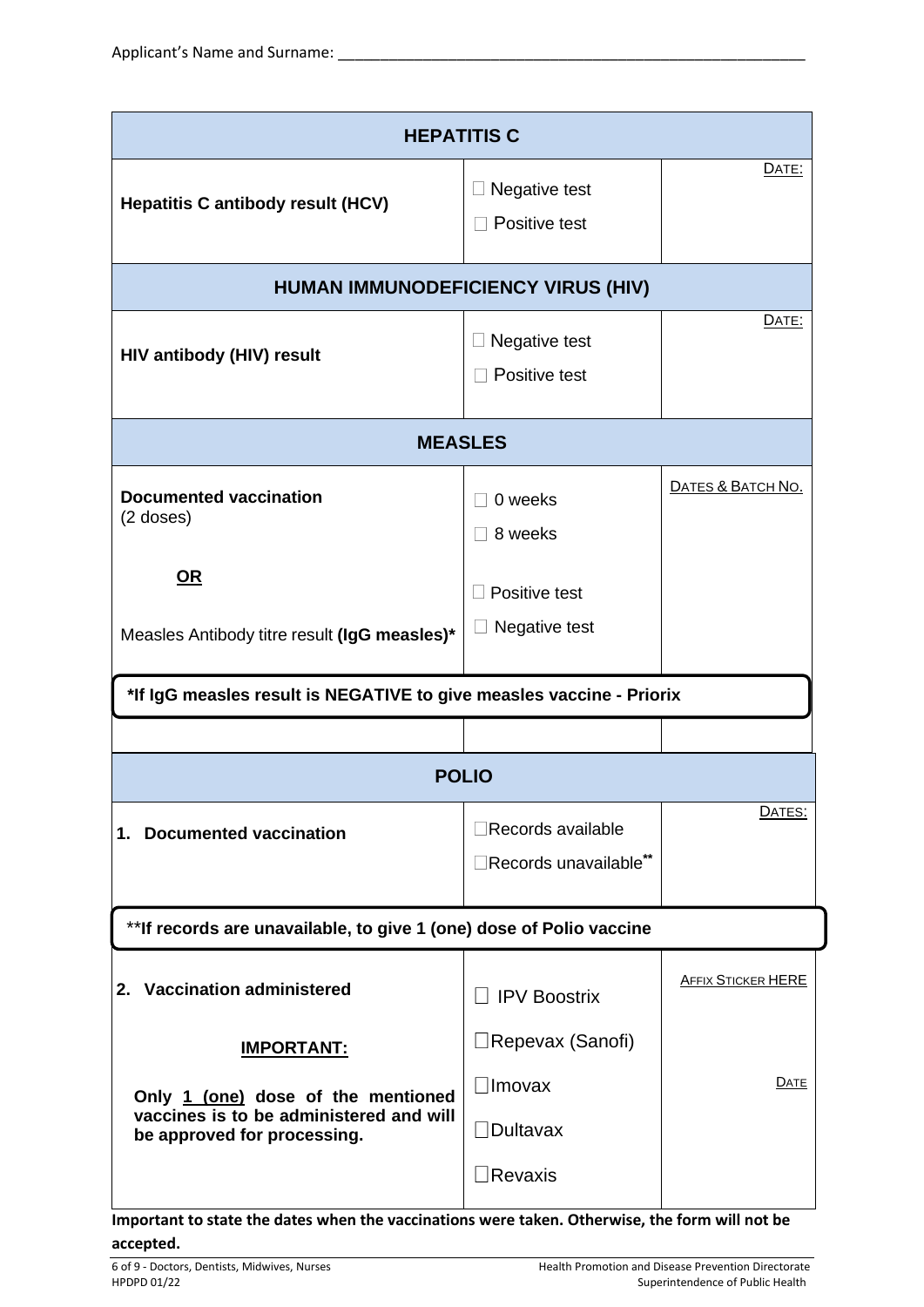### 3. Covid-19

#### **Rapid Antigen Tests (RATs) are not accepted for processing**

- All applicants need to attach a copy of their Covid19 Vaccination certificate, whether with EMA approved vaccines or not.
- Applicants not in possession of a Covid19 Vaccination certificate, need to send a copy of their SARS-CoV-2 test (RT-PCR)<sup>\*</sup> result. Test needs to be carried out in Malta at a local private clinic, within the last 72 hours from the date of the application.
- Applicants coming directly from the list of **Dark Red Countries**, need to send a copy of their SARS-CoV-2 test (RT-PCR) \* at day 11/12 of the quarantine period in Malta.
- For a full list of recognised vaccine certificates, updated country list and for further information, kindly access [www.traveltomalta.gov.mt](http://www.traveltomalta.gov.mt/)

| <b>SARS-CoV-2 TEST (RT-PCR)</b><br>FOR 'DARK RED COUNTRY' APPLICANTS AND THOSE WITHOUT A COVID19 VACCINATION CERTIFICATE |                                                           |                                         |
|--------------------------------------------------------------------------------------------------------------------------|-----------------------------------------------------------|-----------------------------------------|
| <b>SARS-CoV-2 testing (RT-PCR)</b><br>(To be carried out in Malta, at a local<br>private clinic)                         | Negative test<br>Positive test<br>Copy of result attached | DATE:                                   |
| <b>COVID-19 VACCINES &amp; VACCINATION CERTIFICATE</b>                                                                   |                                                           |                                         |
| <b>Locally approved vaccines</b><br>1.                                                                                   | Comirnaty (Pfizer)                                        | DATE OF 2 <sup>ND</sup> DOSE OF VACCINE |
|                                                                                                                          | Spikevax (Moderna)                                        |                                         |
|                                                                                                                          | Vaxzevria (AstraZeneca)                                   |                                         |
|                                                                                                                          | <sup>+1 dose</sup><br>Janssen (Johnson & Johnson*)        |                                         |
| 2. Booster vaccine                                                                                                       | Received                                                  | DATE OF BOOSTER VACCINE                 |
|                                                                                                                          | Not received                                              |                                         |
| 3. Covid19 Vaccination Certificate                                                                                       | Certificate with EMA                                      | Attached                                |
|                                                                                                                          | approved vaccines                                         |                                         |
|                                                                                                                          | Certificate with other<br>Covid19 vaccines                | Attached                                |
|                                                                                                                          |                                                           |                                         |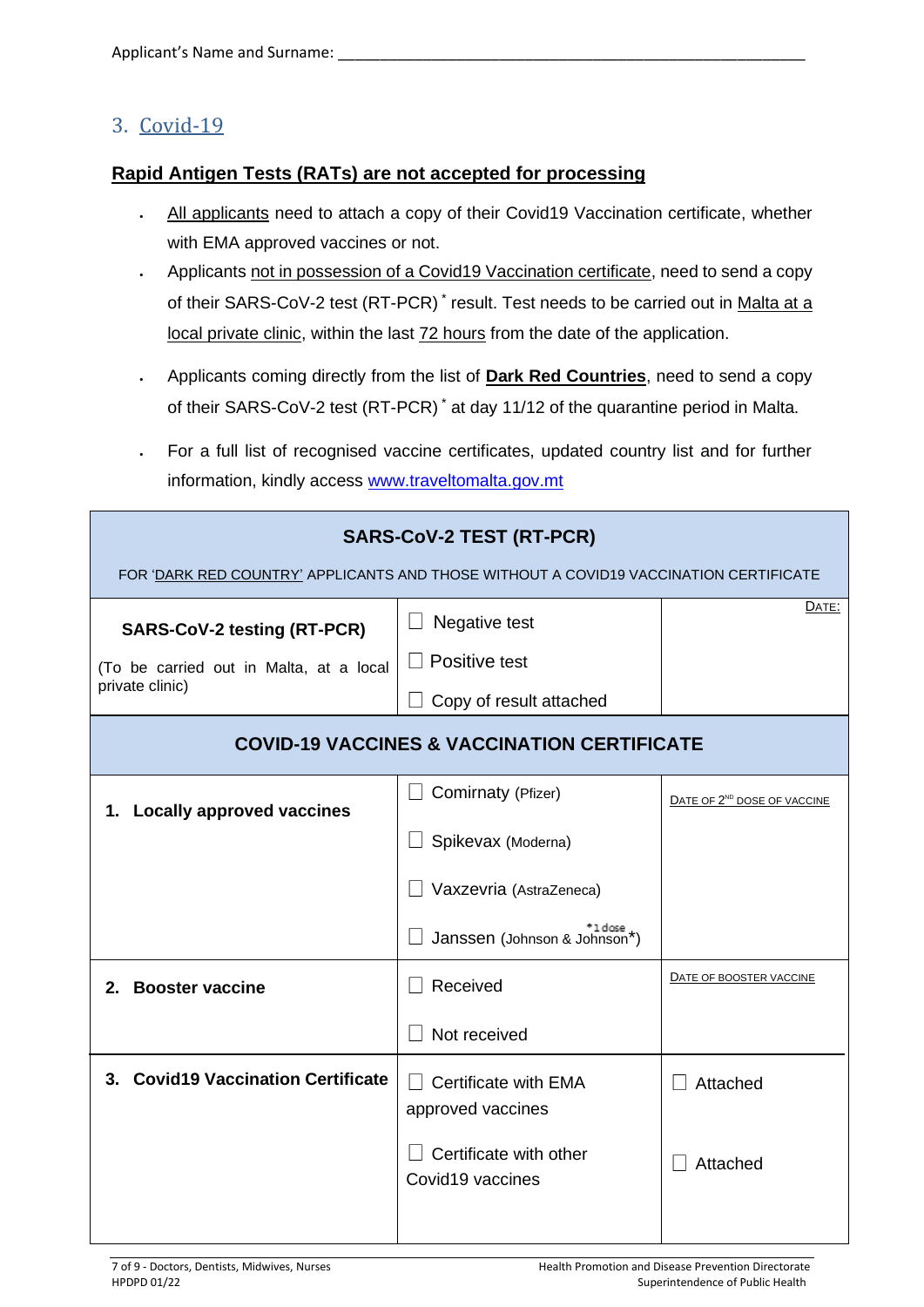# Section C: INFORMATION FOR MEDICAL DOCTORS

All applicants need to be examined to exclude symptoms of scabies, food and water borne illnesses (gastroenteritis) and vaccine preventable diseases such as chickenpox and measles.

I declare that the applicant is not suffering from the above-mentioned infectious diseases.

| I declare that the applicant is showing no symptoms suggestive of active tuberculosis |
|---------------------------------------------------------------------------------------|
| (prolonged cough for more than 2 weeks; Haemoptysis; Fever; Weakness; Weight loss;    |
| Night sweats; Chest pain).                                                            |

I declare that I have vetted all the necessary investigations requested to apply for a work permit and found **NO ABNORMALITIES.**

I declare that I have vetted all the necessary investigations requested to apply for a work permit and found **ABNORMALITIES**

\_\_\_\_\_\_\_\_\_\_\_\_\_\_\_\_\_\_\_\_\_\_\_\_\_\_\_\_\_\_\_\_\_\_\_\_\_\_\_\_\_\_\_\_\_\_\_\_\_\_\_\_\_\_\_\_\_\_\_\_\_\_\_\_\_\_\_\_\_

\_\_\_\_\_\_\_\_\_\_\_\_\_\_\_\_\_\_\_\_\_\_\_\_\_\_\_\_\_\_\_\_\_\_\_\_\_\_\_\_\_\_\_\_\_\_\_\_\_\_\_\_\_\_\_\_\_\_\_\_\_\_\_\_\_\_\_\_\_

Please list ABNORMALITIES here **Letters** and the set of the set of the set of the set of the set of the set of the set of the set of the set of the set of the set of the set of the set of the set of the set of the set of t

**Kindly inform applicant/employer to send application to [workpermit.idcu@gov.mt](mailto:workpermit.idcu@gov.mt) together with a copy of the abnormal results to be followed up as necessary**

Doctor's Name & Surname (in block letters):

| Medical Council Registration No: | Stamp |
|----------------------------------|-------|
| Mobile No:                       |       |
| Signature:                       |       |

**Kindly ensure that the details provided are all legible. Otherwise, the application will not be processed. Only rubber stamps with legible information requested above will be accepted.**